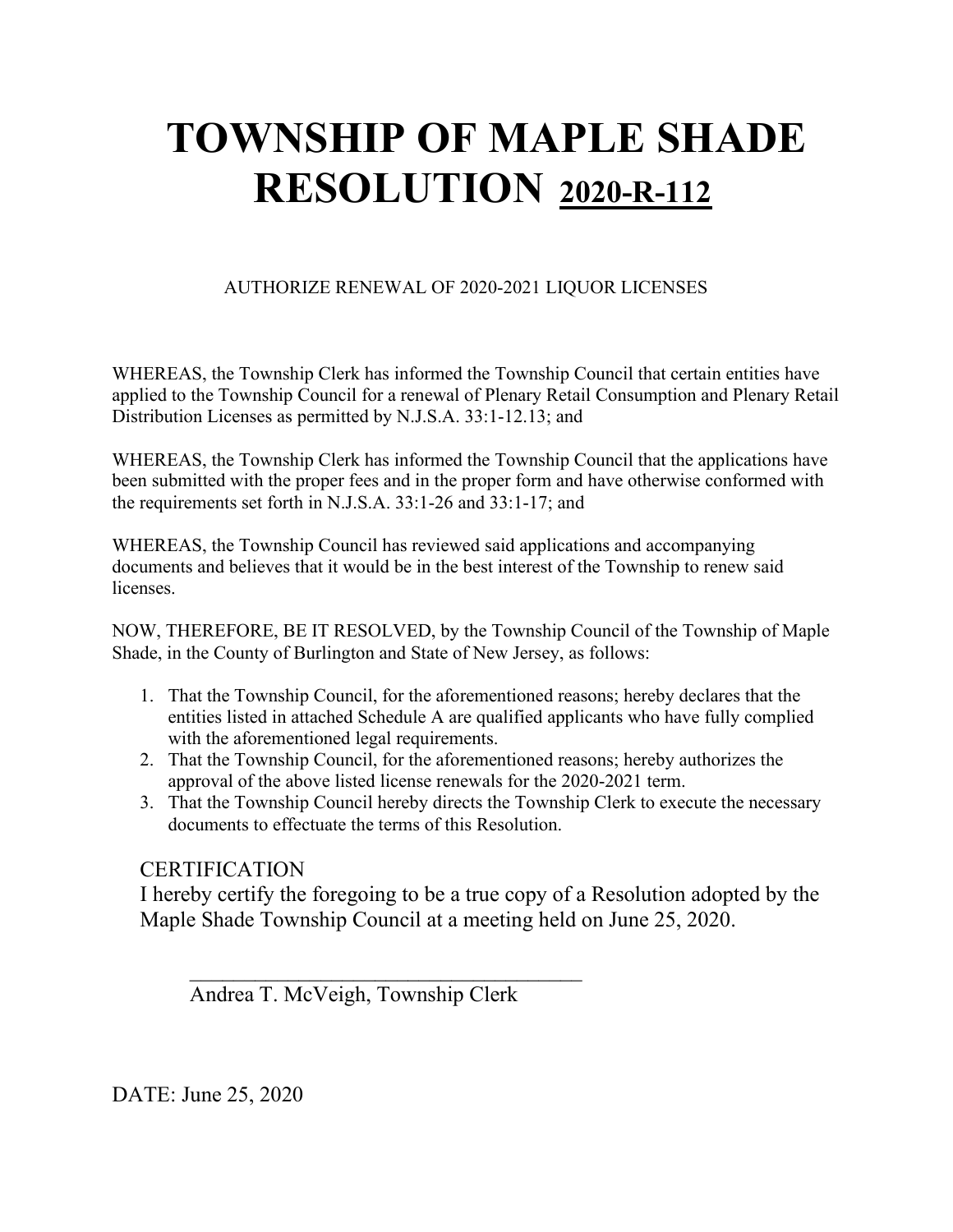| <b>COUNCIL</b> | <b>MOTION</b> | <b>SECOND</b> | <b>AYES</b> | <b>NAYS</b> | <b>ABSTAIN</b> | <b>ABSENT</b> |
|----------------|---------------|---------------|-------------|-------------|----------------|---------------|
| Kauffman       |               |               | л           |             |                |               |
| Manchello      |               |               | х           |             |                |               |
| <b>Nunes</b>   | x             |               |             |             |                |               |
| Wiest          |               | x             |             |             |                |               |
| Volpe          |               |               | $\Lambda$   |             |                |               |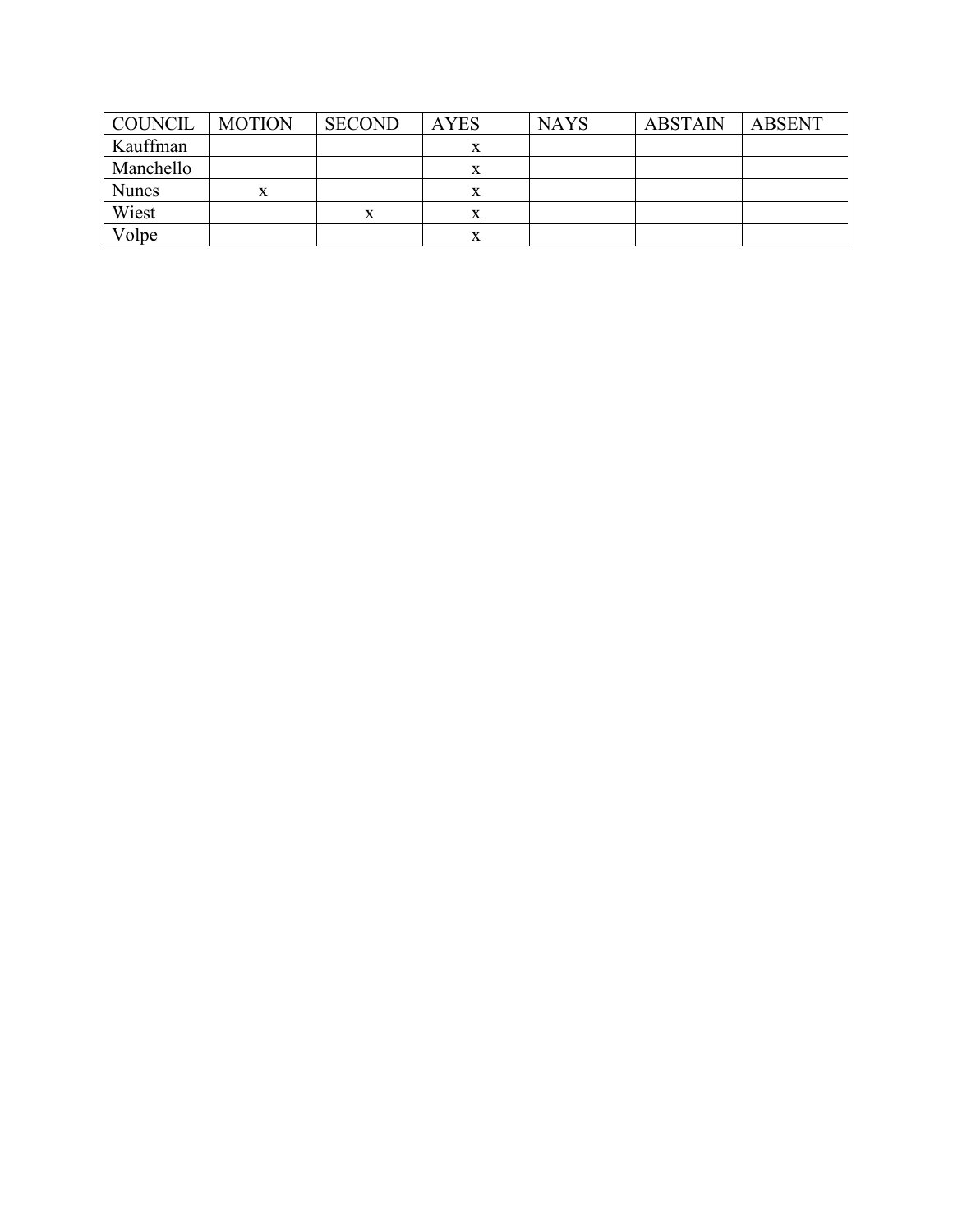#### RESOLUTION AUTHORIZING ESTABLISHMENT OF LIENS FOR PROPERTY MAINTENANCE FOR VARIOUS BLOCKS AND LOTS

WHEREAS, the Township Code Enforcement Officer issued notice of violation of Chapter 152 of the Township Code regarding property maintenance; and

WHEREAS, the owners of various properties, set forth in Exhibit A, took no action to abate the noted conditions and failed to contact the Code Enforcement Officer to address the property maintenance issues; and

WHEREAS, Section 152-5 of the Township Code provides for the Township to undertake the actions necessary to bring the properties in compliance with the Township Code and to charge the cost of abatement to the property owners and

WHEREAS, the Municipal Code Official has certified to the Township Council that the properties were in violation of the property maintenance code, has identified the actions taken on the various properties by the Township and has provided proof of the costs incurred in bringing the properties into compliance; and

WHEREAS, the Township Council, having reviewed the certifications of the Municipal Code Official, hereinafter attached as Exhibit B, and the proof of the cost incurred by the Township, hereby approves the charging of said costs against the subject properties.

NOW, THEREFORE, BE IT RESOLVED, by the Township Council of the Township of Maple Shade, in the County of Burlington and State of New Jersey, as follows:

1. The Township Council hereby approves the charging of the costs against the subject properties, said costs being set forth in Exhibit A.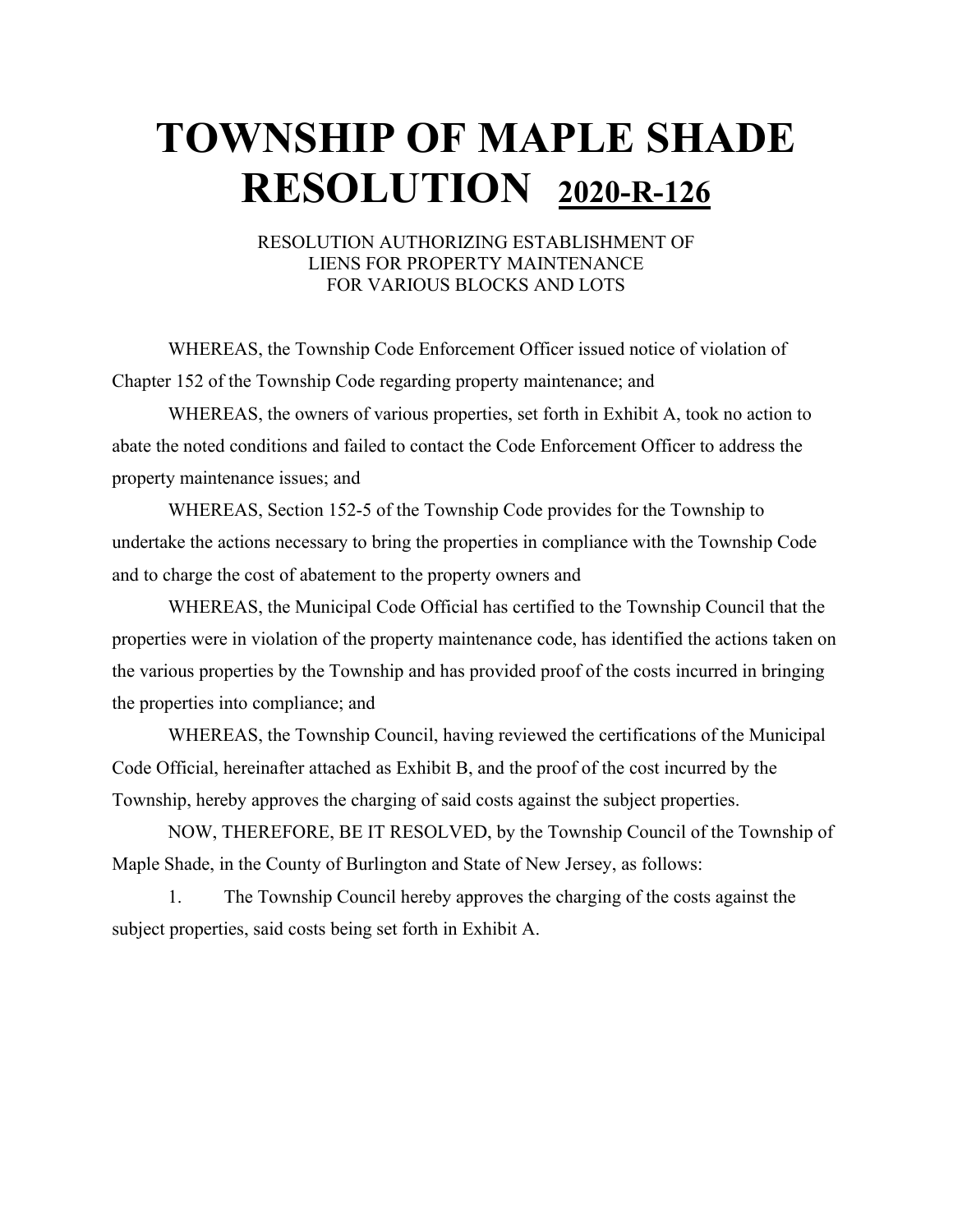#### **EXHIBIT A**

| <b>Block</b> | Lot | <b>Address</b>    | Costs    |
|--------------|-----|-------------------|----------|
| 204          | 14  | 215 Ruth Avenue   | \$394.16 |
| 187          |     | 322 Ruth Avenue   | \$388.57 |
| 1.07         | 16  | 543 Oxford Avenue | \$768.38 |

#### **CERTIFICATION**

I hereby certify the foregoing to be a true copy of a Resolution adopted by the Township Council of the Township of Maple Shade, County of Burlington and State of New Jersey at a meeting held August 27, 2020.

Andrea T. McVeigh, Township Clerk

| <b>COUNCIL</b> | <b>MOTION</b> | <b>SECOND</b> | <b>AYES</b> | <b>NAYS</b> | <b>ABSTAIN</b> | <b>ABSENT</b> |
|----------------|---------------|---------------|-------------|-------------|----------------|---------------|
| Kauffman       |               |               |             |             |                |               |
| Manchello      |               | X             |             |             |                |               |
| Ms. Nunes      | x             |               | $\Lambda$   |             |                |               |
| Wiest          |               |               | x           |             |                |               |
| Mrs. Volpe     |               |               |             |             |                | x             |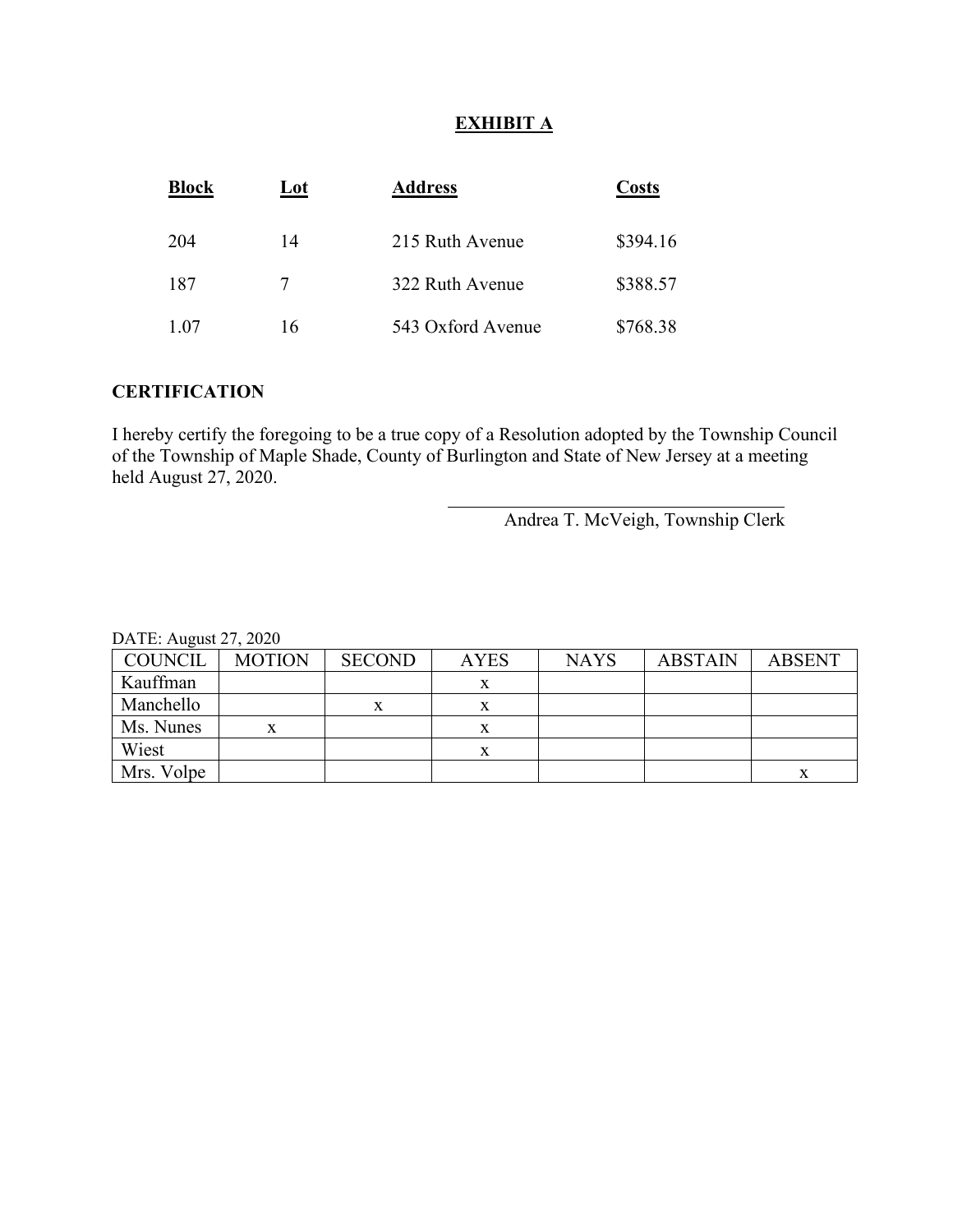#### AWARD OF CONTRACT TO SOLTERRA d/b/a CENTRAL JERSEY WASTE FOR MUNICIPAL SOLID WASTE COLLECTION SERVICES

WHEREAS the Township Manager publicly advertised for bids for Municipal Solid Waste Collection Services and two bids were received by the Township Manager on July 22, 2020; and

WHEREAS, the bid documents have been reviewed and the Township Manager has informed the Township Council that Solterra d/b/a Central Jersey Waste is the lowest responsible qualified bidder and has recommended that Solterra be awarded the contract for these services; and

WHEREAS, the Chief Finance Officer has filed the required Certification of Funds with the Township Clerk.

NOW, THEREFORE, BE IT RESOLVED by the Township Council of the Township of Maple Shade, County of Burlington, State of New Jersey, that:

1. The contract for Municipal Solid Waste Collection Services is hereby awarded to the lowest responsible bidder, Solterra d/b/a Central Jersey Waste. which includes (should identify components -e.g. each base bid (curbside collection, 2 yd container, 3 yd container, etc and any options.)

2. Said contract shall be for a period of three (3) years commending on October 1, 2020 and terminating on June 30, 2023 with said contract being subject to an option for two 1-year renewals.

3. The Mayor and Township Clerk are hereby authorized to sign said contract and other documents necessary to implement this resolution.

#### **CERTIFICATION**

I hereby certify the foregoing to be a true copy of a Resolution adopted by the Township Council of the Township of Maple Shade, County of Burlington and State of New Jersey at a meeting held August 27, 2020.

Andrea T. McVeigh, Township Clerk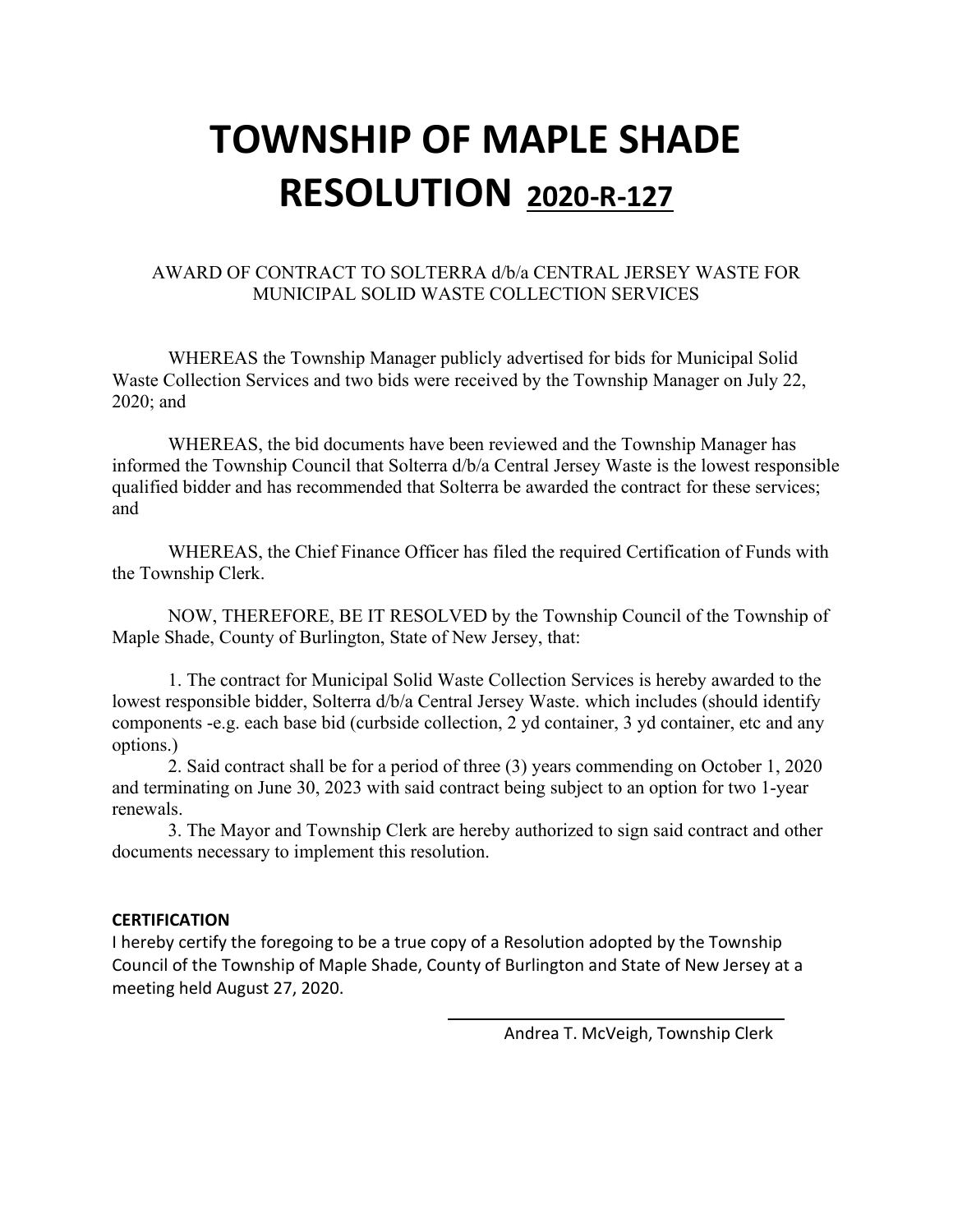| <b>COUNCIL</b> | <b>MOTION</b> | <b>SECOND</b> | <b>AYES</b> | <b>NAYS</b> | <b>ABSTAIN</b> | ABSENT |
|----------------|---------------|---------------|-------------|-------------|----------------|--------|
| Kauffman       |               |               | ́           |             |                |        |
| Kauffman       |               | v             | ́           |             |                |        |
| Ms. Nunes      | x             |               | ́           |             |                |        |
| Wiest          |               |               | ⋏           |             |                |        |
| Mrs. Volpe     |               |               |             |             |                | х      |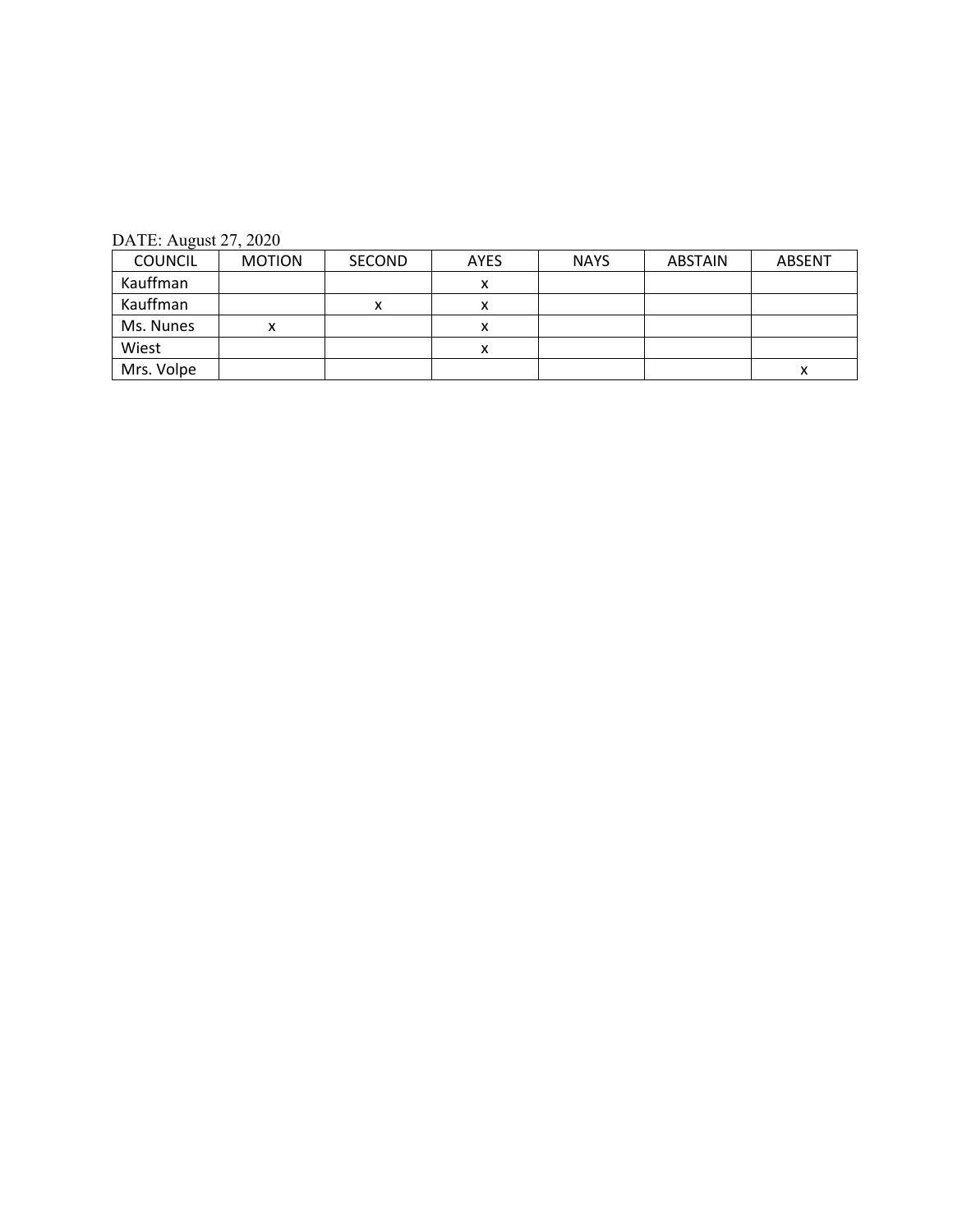#### RESOLUTION TO DECLARE BLOCK 15, LOT 6.01 AS TAX EXEMPT AND TO CANCEL TAXES FROM JULY 28, 2020 THROUGH DECEMBER 31, 2020

WHEREAS, the Tax Assessor, by way of a July 28, 2020 memorandum, has requested that the Township Council cancel and refund the taxes paid from July 28, 2020 through December 31, 2020 for the property known as Block 15, Lot 6.01 and declare said property tax exempt as the Township Assessor has determined that the property owner meets the criteria of N.J.S.A. 54:04-3.30 to merit tax exemption as a totally disabled veteran; and

WHEREAS, the Township Council may revise and adjust past due assessments when in error and desires to act favorably with respect to the aforementioned recommendation.

NOW, THEREFORE, BE IT RESOLVED, by the Township Council of the Township of Maple Shade, in the County of Burlington and State of New Jersey, as follows:

1. That the Township Council, for the aforementioned reasons, hereby cancels and refunds the municipal portion of real property taxes paid from July 28, 2020 through December 31, 2020 for Block 15, Lot 6.01 in the manner and in the amounts set forth in the attached Schedule A.

2. That the Township Council hereby declares Block 15, Lot 6.01 tax exempt pursuant to N.J.S.A. 54:4-3.30 based on the proof submitted that the property owner is a totally disabled veteran.

#### **CERTIFICATION**

I hereby certify the foregoing to be a true copy of a Resolution adopted by the Maple Shade Township Council at a meeting held on August 27, 2020.

| COUNCIL      | <b>MOTION</b> | <b>SECOND</b> | <b>AYES</b> | <b>NAYS</b> | <b>ABSTAIN</b> | <b>ABSENT</b> |
|--------------|---------------|---------------|-------------|-------------|----------------|---------------|
| Kauffman     |               |               | x           |             |                |               |
| Manchello    |               |               | x           |             |                |               |
| <b>Nunes</b> | x             |               | x           |             |                |               |
| Wiest        |               |               | x           |             |                |               |
| Volpe        |               |               |             |             |                | x             |

### DATE: August 27, 2020

 $\overline{\mathcal{L}}$ Andrea T. McVeigh, Township Clerk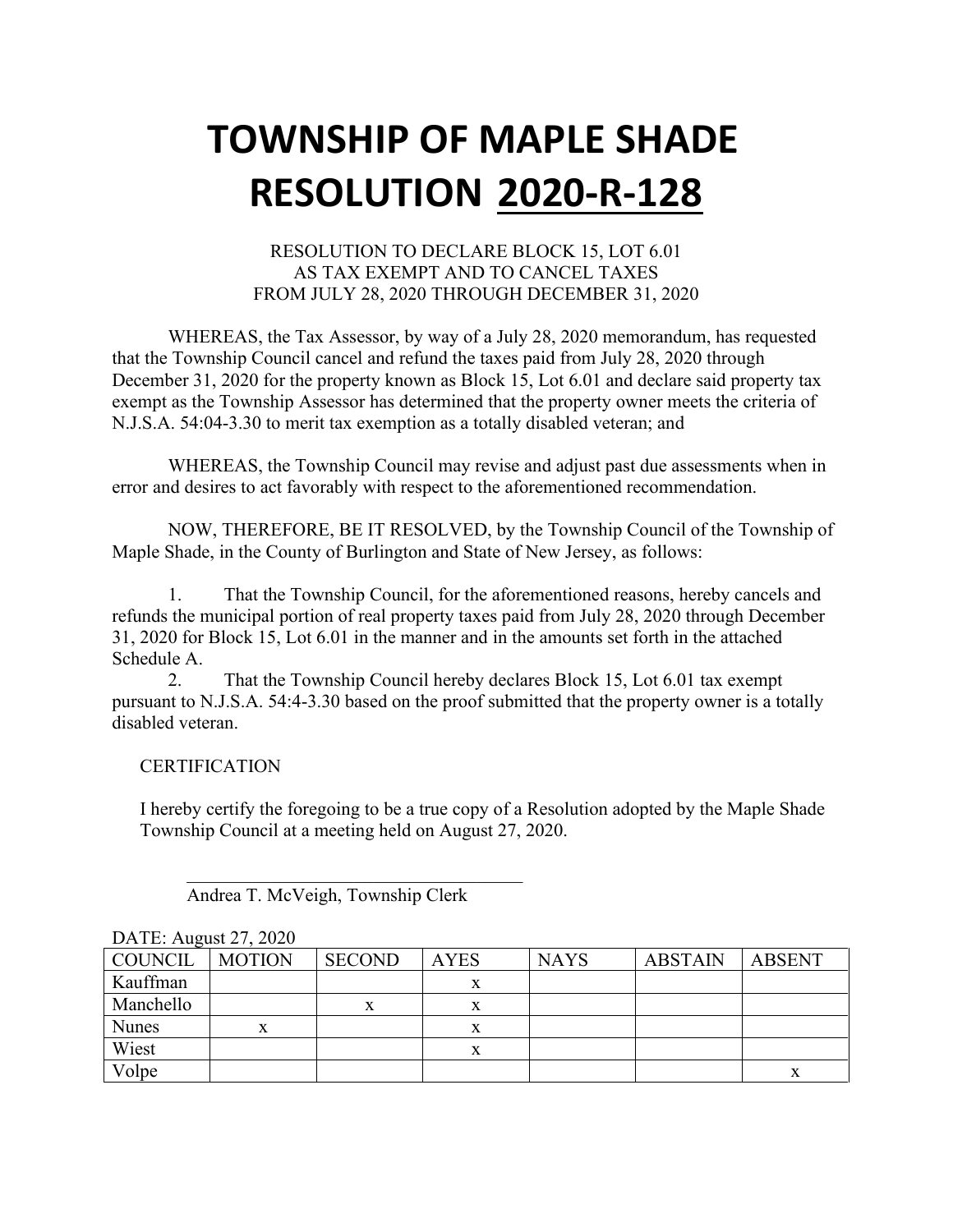#### **RESOLUTION FORMALLY INCREASING BID THRESHOLD FOR CONTRACTS UNDER LOCAL PUBLIC CONTRACTS LAW FROM \$40,000 to \$44,000 AS AUTHORIZED JULY 1, 2020**

**WHEREAS**, pursuant to N.J.S.A. 40A:11-3, the State authorized an adjustment to the bid threshold, effective July 1, 2020, for contracting units subject to the Local Public Contracts Law, which allows local contracting units with an appointed Qualified Purchasing Agent to increase their bid threshold to a maximum of \$44,000; and

**WHEREAS**, pursuant to Resolution No. 2019-R-125, adopted July 25, 2019, the Township Council designated Chief Financial Officer to serve as the Qualified Purchasing Agent for the Township for a three (3) year term; and

**WHEREAS**, the Township desires to increase its bid threshold from \$40,000 to \$44,000.

**NOW THEREFORE, BE IT RESOLVED** by the Township Council of the Township of Maple Shade, County of Burlington that the Township's bid threshold for the award of public contracts is hereby increased from \$40,000 to \$44,000.

**BE IT FURTHER RESOLVED** that pursuant to N.J.S.A. 40A:11-6.1(a) the informal quotation threshold shall be increased from \$6000 to \$6600, or 15% of the bid threshold.

**BE IT FURTHER RESOLVED** that the Township Clerk shall forward a certified true copy of this resolution to the Director of the Division of Local Government Services.

#### **CERTIFICATION**

I hereby certify the foregoing to be a true copy of a Resolution adopted by the Township Council of the Township of Maple Shade, County of Burlington and State of New Jersey at a meeting held August 27, 2020.

Andrea T. McVeigh, Township Clerk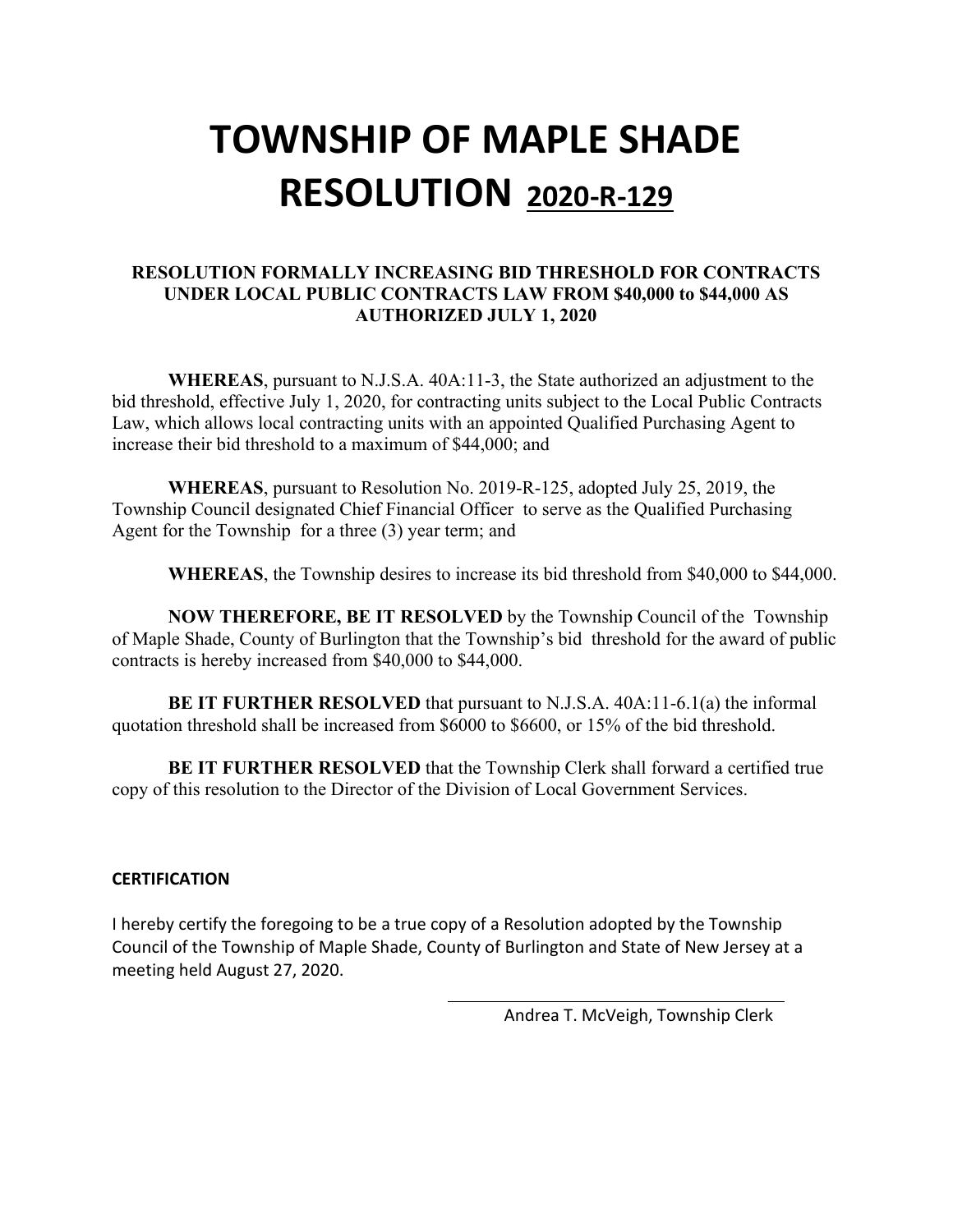August 27, 2020

| <b>COUNCIL</b> | <b>MOTION</b> | <b>SECOND</b> | <b>AYES</b> | <b>NAYS</b> | <b>ABSTAIN</b> | <b>ABSENT</b> |
|----------------|---------------|---------------|-------------|-------------|----------------|---------------|
| Kauffman       |               |               | ́           |             |                |               |
| Manchello      |               | v             | Λ           |             |                |               |
| Ms. Nunes      |               |               | ᄉ           |             |                |               |
| Wiest          |               |               | л           |             |                |               |
| Mrs. Volpe     |               |               |             |             |                |               |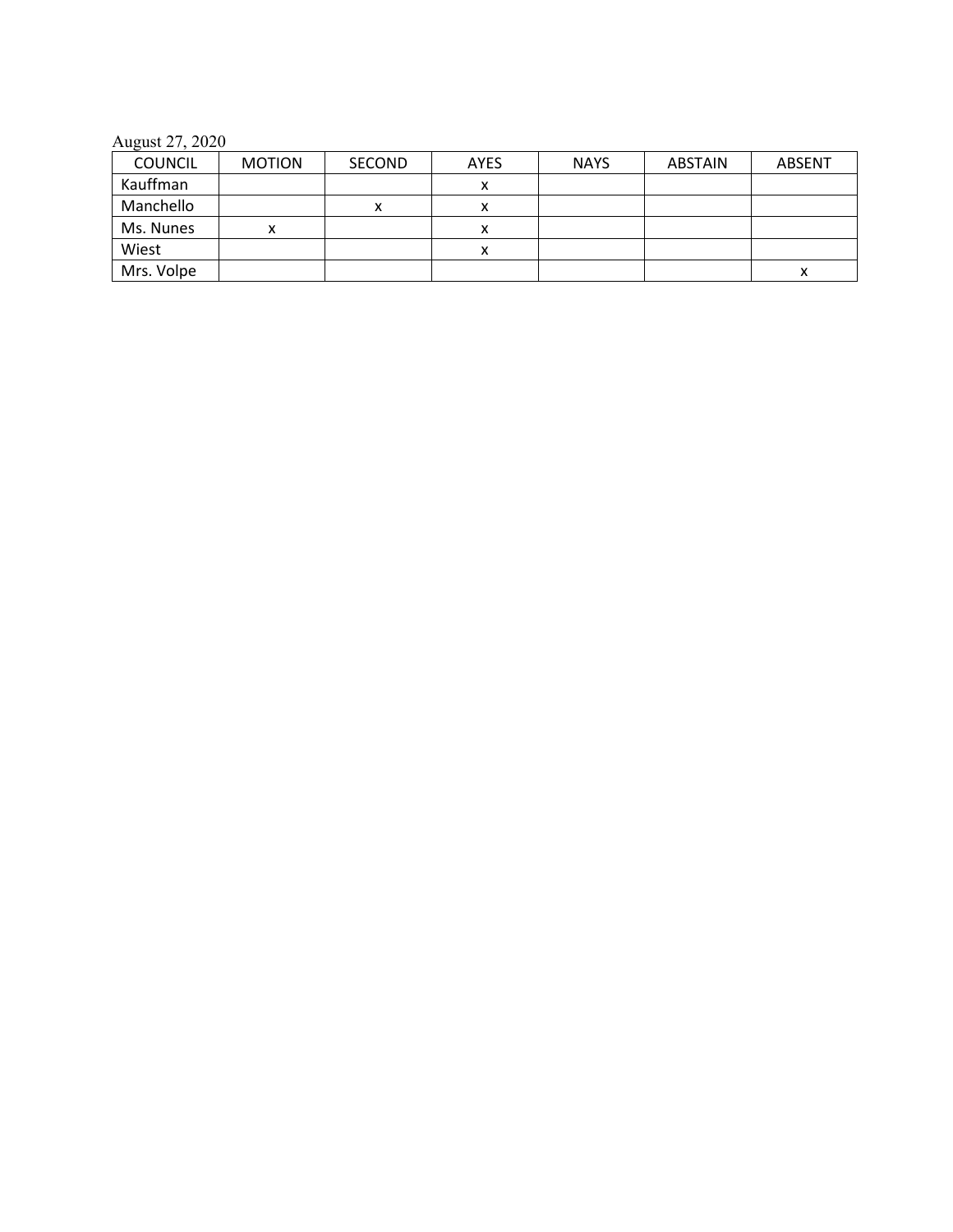#### AUTHORIZE MAPLE SHADE POLICE DEPARTMENT TO APPOINT TWO POLICE OFFICERS, JORDAN REDLICH AND MICHAEL MAIDEN AND TO ATTEND THE CAMDEN COUNTY POLICE ACADEMY

WHEREAS, Chapter 36, Article X of the Maple Shade Township Code requires police officers and the Maple Shade Police Department to comply with the obligations of the Police Training Act, N.J.S.A. 52:17B-66 et seq., and

WHEREAS, N.J.S.A. 52:17B-68 provides that the Township shall authorize persons holding a probationary appointment as a police officer to attend an approved school and to successfully complete a police training course prior to being given a permanent appointment as a police officer; and

WHEREAS, the Chief of Police has identified Jordan Redlich and Michael Maiden for probationary appointments and attendance at the Camden County Police Academy, subject to their successful completion of the Department's hiring and examination process, who the Chief would like to attend the Police Academy session beginning August 17, 2020; and

WHEREAS, the Maple Shade Township Council has reviewed the request of the Police Department and is satisfied that Jordan Redlich and Michael Maiden meeting he qualifications for the appointment; and

NOW THEREFORE, BE IT RESOLVED by the Township Council of the Township of Maple Shade, in the County of Burlington and State of New Jersey, as follows:

1. That probationary appointments as police officers are hereby awarded to Jordan Redlich and Michael Maiden, such appointments being contingent upon successful completion the Police Department's hiring and examination process.

#### **CERTIFICATION**

I hereby certify the foregoing to be a true copy of a Resolution adopted by the Maple Shade Township Council at a meeting held on August 27, 2020.

| <b>COUNCIL</b> | <b>MOTION</b> | <b>SECOND</b> | <b>AYES</b> | <b>NAYS</b> | <b>ABSTAIN</b> | <b>ABSENT</b> |
|----------------|---------------|---------------|-------------|-------------|----------------|---------------|
| Kauffman       |               |               | л           |             |                |               |
| Manchello      |               | x             | л           |             |                |               |
| Ms. Nunes      | X             |               | X           |             |                |               |
| Wiest          |               |               | x           |             |                |               |
| Mrs. Volpe     |               |               |             |             |                | х             |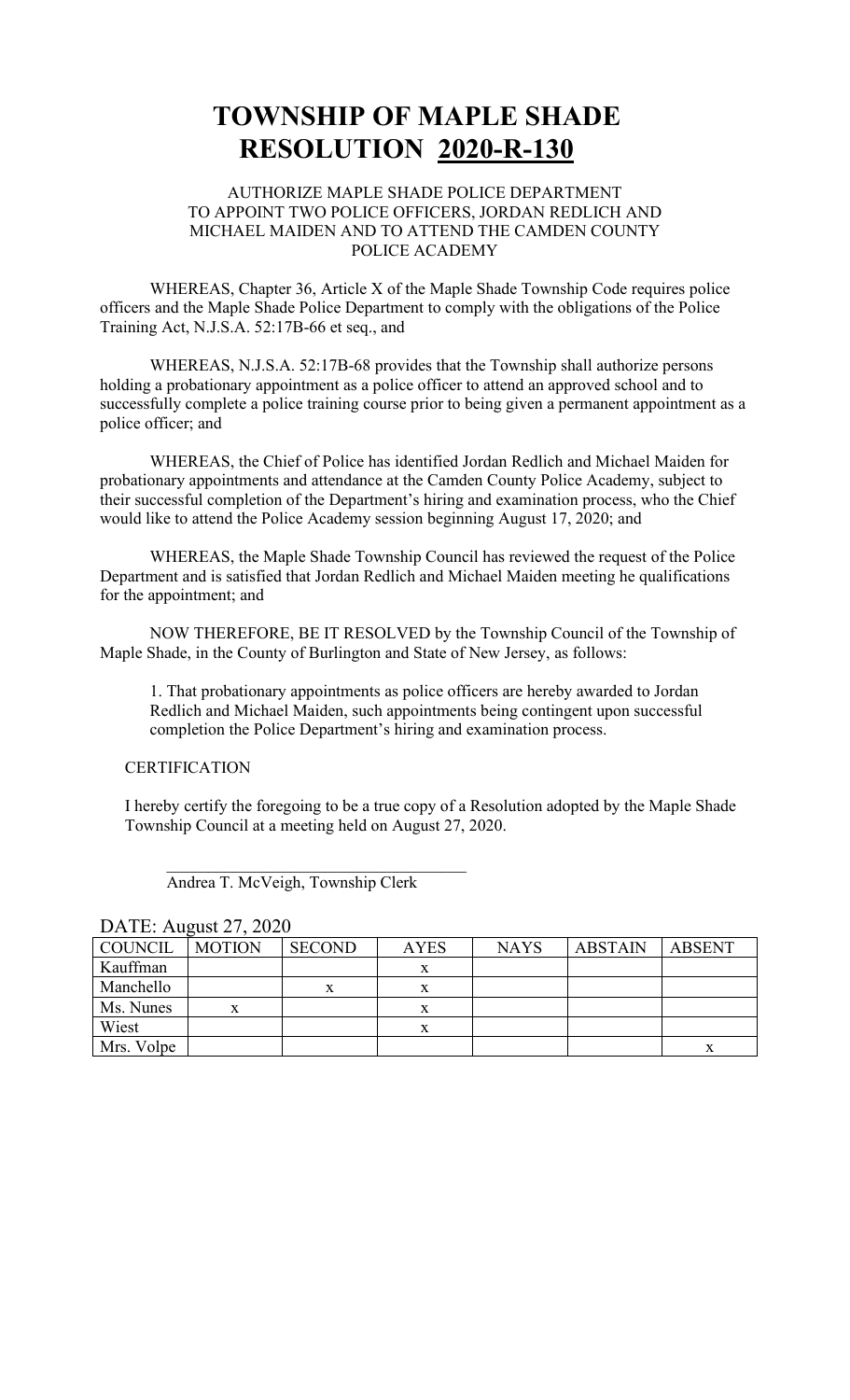#### AUTHORIZE MAPLE SHADE POLICE DEPARTMENT TO APPOINT POLICE OFFICER MATTHEW GRAHAM

WHEREAS, Chapter 36, Article X of the Maple Shade Township Code requires police officers and the Maple Shade Police Department to comply with the obligations of the Police Training Act, N.J.S.A. 52:17B-66 et seq., and

WHEREAS, N.J.S.A. 52:17B-68 provides that the Township shall authorize persons holding a probationary appointment as a police officer to attend an approved school and to successfully complete a police training course prior to being given a permanent appointment as a police officer; and

WHEREAS, the Maple Shade Police Department has selected Matthew Graham as a Police Officer with a probationary appointment, subject to the application for and grant of training waivers; and

WHEREAS, the Maple Shade Township Council has reviewed the request of the Police Department and is satisfied that Matthew Graham meet the qualifications for the appointment;

NOW THEREFORE, BE IT RESOLVED by the Township Council of the Township of Maple Shade, in the County of Burlington and State of New Jersey, as follows:

1. That probationary appointment as police officer is hereby awarded to Matthew Graham, effective August 17, 2020.

#### **CERTIFICATION**

.

I hereby certify the foregoing to be a true copy of a Resolution adopted by the Maple Shade Township Council at a meeting held on August 27, 2020

Andrea T. McVeigh, Township Clerk

 $\overline{\phantom{a}}$ 

| COUNCIL    | <b>MOTION</b> | <b>SECOND</b> | <b>AYES</b> | <b>NAYS</b> | <b>ABSTAIN</b> | <b>ABSENT</b> |  |
|------------|---------------|---------------|-------------|-------------|----------------|---------------|--|
| Kauffman   |               |               | x           |             |                |               |  |
| Manchello  |               |               |             |             |                |               |  |
| Ms. Nunes  | X.            |               |             |             |                |               |  |
| Wiest      |               |               |             |             |                |               |  |
| Mrs. Volpe |               |               |             |             |                |               |  |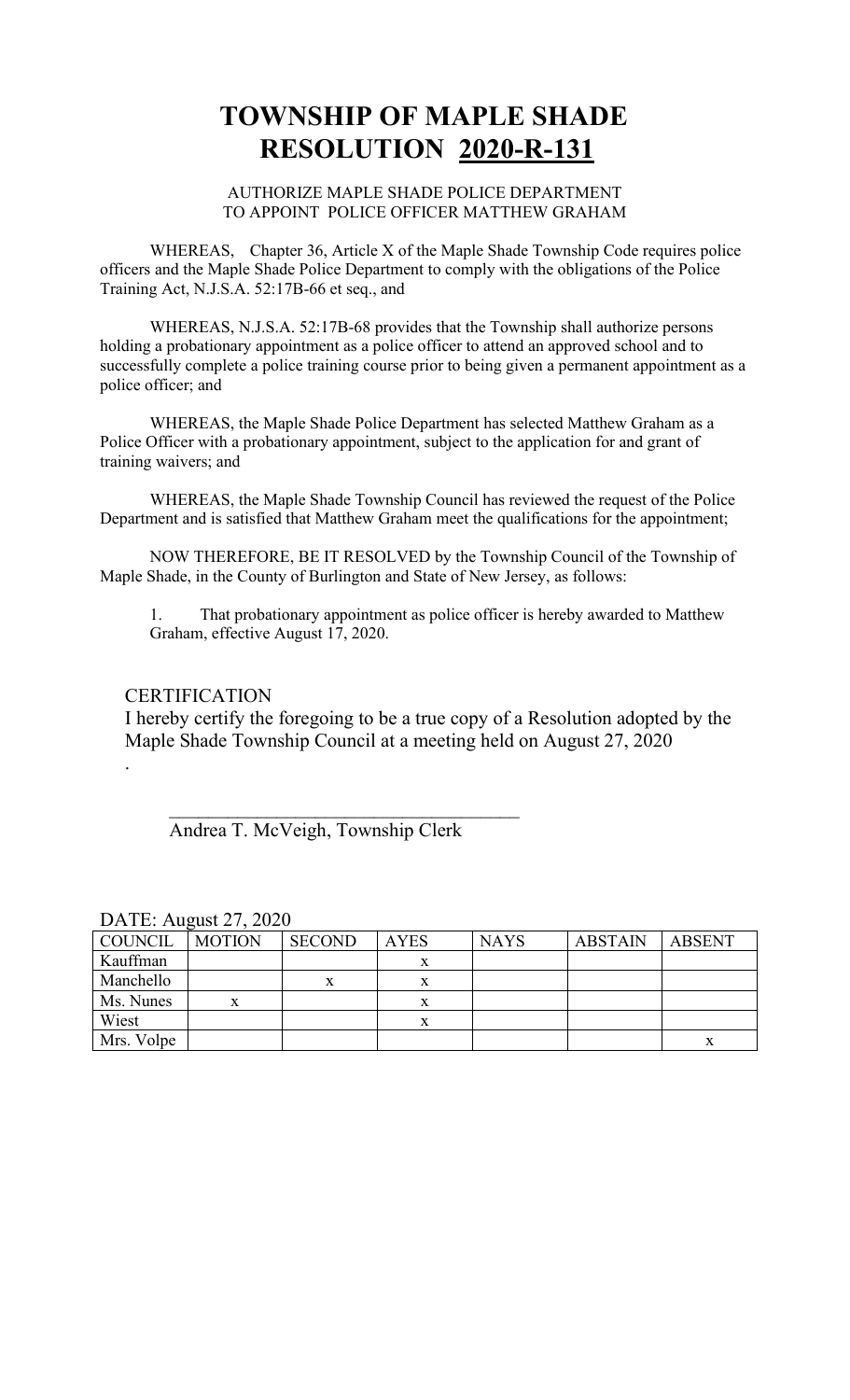#### **AUTHORIZE APPLICATION FOR MUNICIPAL ALLIANCE GRANT**

#### **FOR FISCAL YEAR 2021**

#### **(OCTOBER 2020-JUNE 2021)**

**WHEREAS,** the Governor's Council on Alcoholism and Drug Abuse established the Municipal Alliances for the Prevention of Alcoholism and Drug Abuse in 1989 to educate and engage residents, local government and law enforcement officials, schools, nonprofit organizations, the faith community, parents, youth and other allies in efforts to prevent alcoholism and drug abuse in communities throughout New Jersey.

**WHEREAS,** The Township of Maple Shade, County of Burlington, State of New Jersey recognizes that the abuse of alcohol and drugs is a serious problem in our society amongst persons of all ages; and therefore, has an established Municipal Alliance Committee; and,

**WHEREAS,** the Township Council further recognizes that it is incumbent upon not only public officials but upon the entire community to take action to prevent such abuses in our community; and,

**WHEREAS,** the Township Council has applied for funding to the Governor's Council on Alcoholism and Drug Abuse through the County of Burlington;

**NOW, THEREFORE, BE IT RESOLVED** by the Township Council of the Township of Maple Shade, County of Burlington, State of New Jersey that:

1. The Township Council does hereby authorize submission of a strategic plan for the Municipal Alliance grant for October 1, 2020 through June 30, 2021 (Fiscal Year 2021) in the amount of:

| <b>DEDR</b>  | \$7,921.00  |
|--------------|-------------|
| Cash Match   | \$1,980.30  |
| In-Kind      | \$5,490.91  |
| <b>TOTAL</b> | \$15,392.21 |

2. The Township Council acknowledges the terms and conditions for administering the Municipal Alliance grant, including the administrative compliance and audit requirements.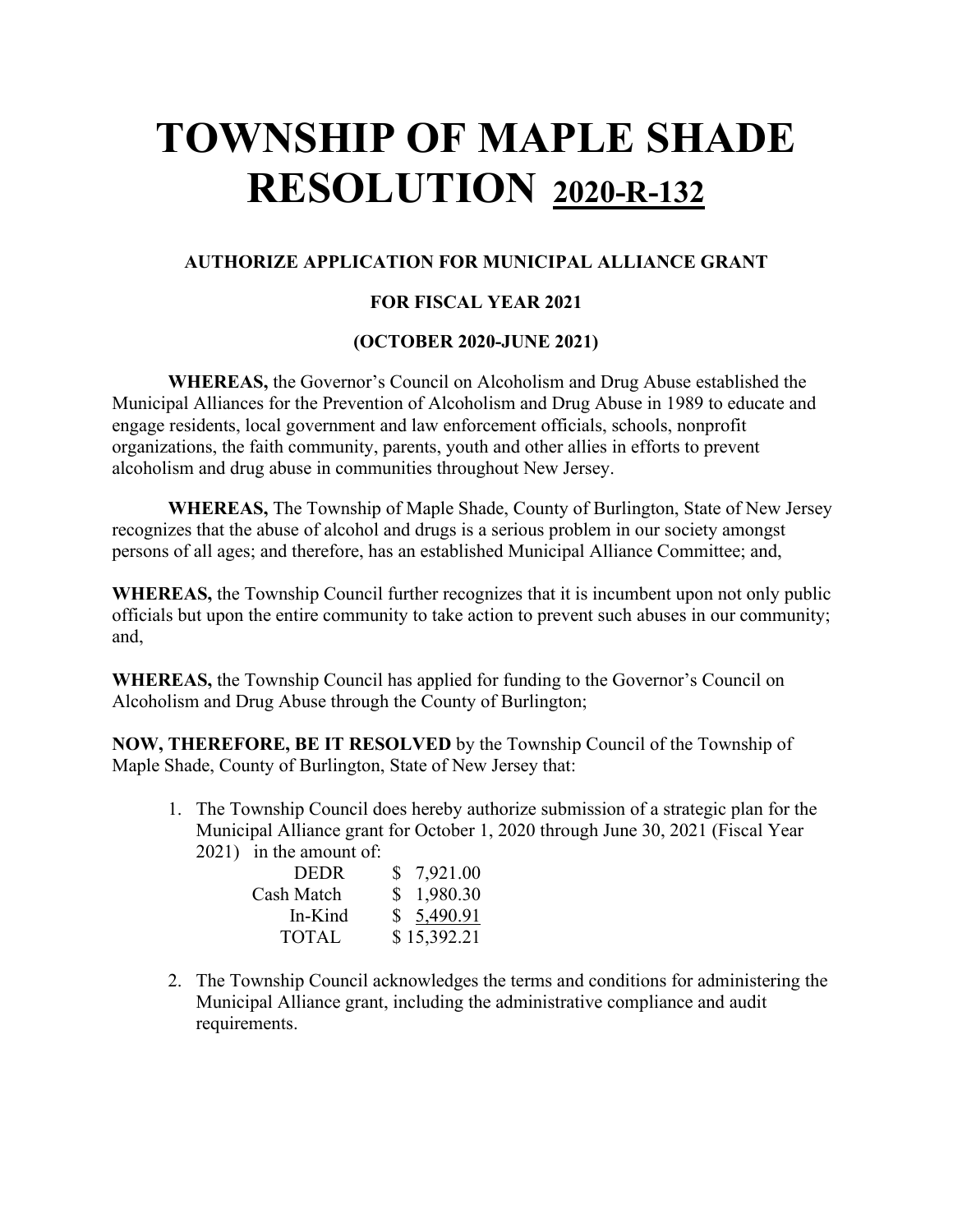#### **CERTIFICATION**

I hereby certify the foregoing to be a true copy of a Resolution adopted by the Township Council of the Township of Maple Shade, County of Burlington and State of New Jersey at a meeting held August 27, 2020.

Andrea T. McVeigh, Township Clerk

| $P1$ , $P2$ , $P3$ , $P4$ , $P5$ , $P6$ |               |               |             |             |                |               |
|-----------------------------------------|---------------|---------------|-------------|-------------|----------------|---------------|
| <b>COUNCIL</b>                          | <b>MOTION</b> | <b>SECOND</b> | <b>AYES</b> | <b>NAYS</b> | <b>ABSTAIN</b> | <b>ABSENT</b> |
| Kauffman                                |               |               |             |             |                |               |
| Kauffman                                |               | x             |             |             |                |               |
| Ms. Nunes                               | x             |               | л           |             |                |               |
| Wiest                                   |               |               |             |             |                |               |
| Mrs. Volpe                              |               |               |             |             |                | л             |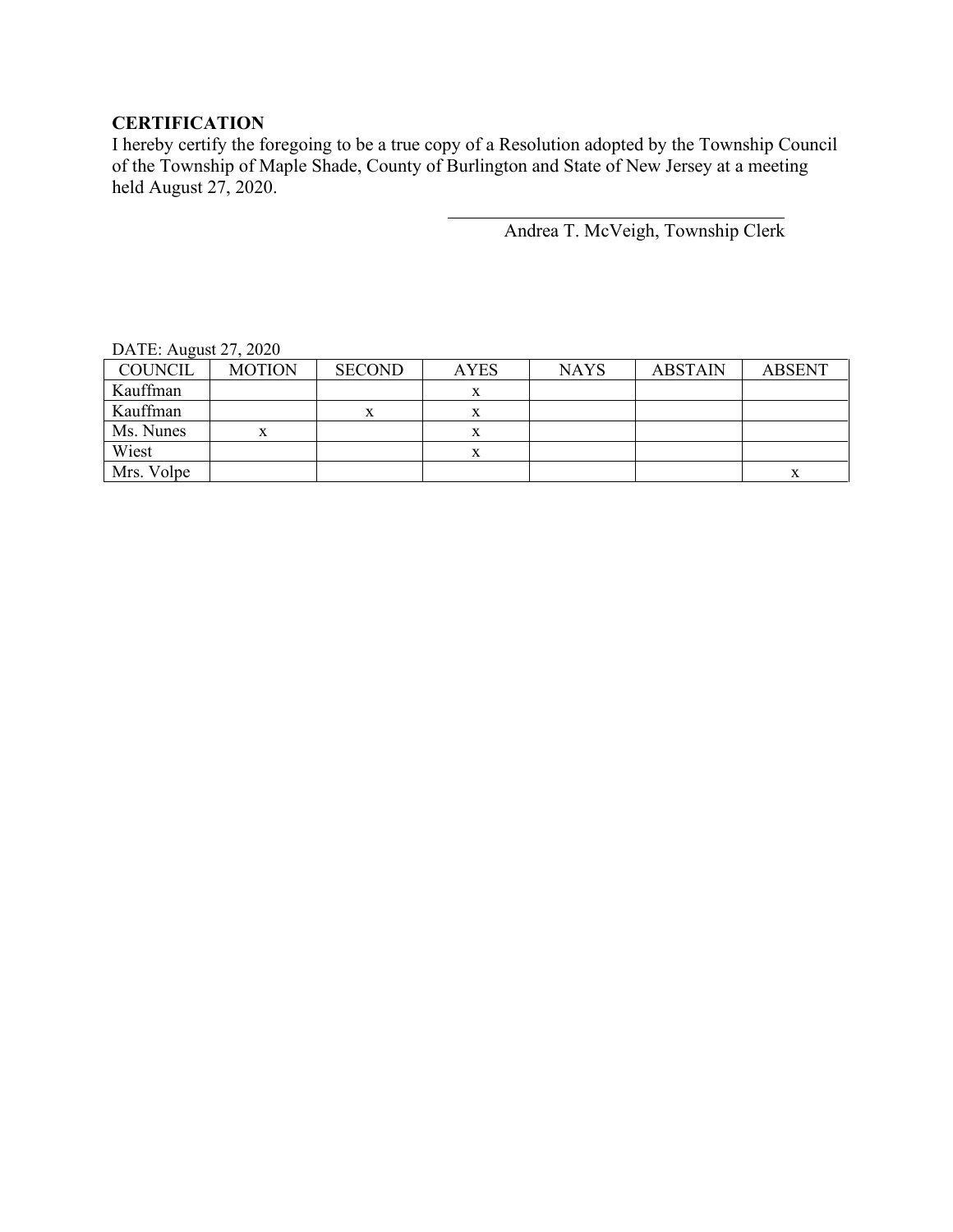APPOINT SCOTT H. PARKER AS CLASS III OFFICER

WHEREAS, on May 9, 2019 the Township Council adopted Ordinance 2019-06 adding the positions of Class II and Class III Special Law Enforcement Officer; and

WHEREAS, the Chief of Police has recommended appointing Scott H. Parker as a Class III Officer for the 2020-2021 Maple Shade School District year; and

WHEREAS, funding for this position is subject to reimbursement from the Maple Shade Board of Education.

NOW THEREFORE, BE IT RESOLVED by the Township Council of the Township of Maple Shade, County of Burlington as follows:

1. Scott H. Parker is hereby appointed as a Class III Officer of the Maple Shade Police Department commencing September 8, 2020 for the 2020-2021 academic year subject to successful completion of all training.

2. This appointment is only for one academic year. Any renewal is subject to continued funding by the Board of Education and satisfactory evaluation of the officer.

3. This appointment may be terminated prior to the end of the term should the Board of Education cease to fund the position.

#### **CERTIFICATION**

I hereby certify the foregoing to be a true copy of a Resolution adopted by the Township Council of the Township of Maple Shade, County of Burlington and State of New Jersey at a meeting held August 27, 2020.

Andrea T. McVeigh, Township Clerk

| DATE: August 27, 2019 |               |               |             |             |         |               |
|-----------------------|---------------|---------------|-------------|-------------|---------|---------------|
| <b>COUNCIL</b>        | <b>MOTION</b> | <b>SECOND</b> | <b>AYES</b> | <b>NAYS</b> | ABSTAIN | <b>ABSENT</b> |
| Kauffman              |               |               | $\lambda$   |             |         |               |
| Manchello             |               | х             |             |             |         |               |
| Ms. Nunes             | x             |               | х           |             |         |               |
| Wiest                 |               |               | ́           |             |         |               |
| Mrs. Volpe            |               |               |             |             |         | х             |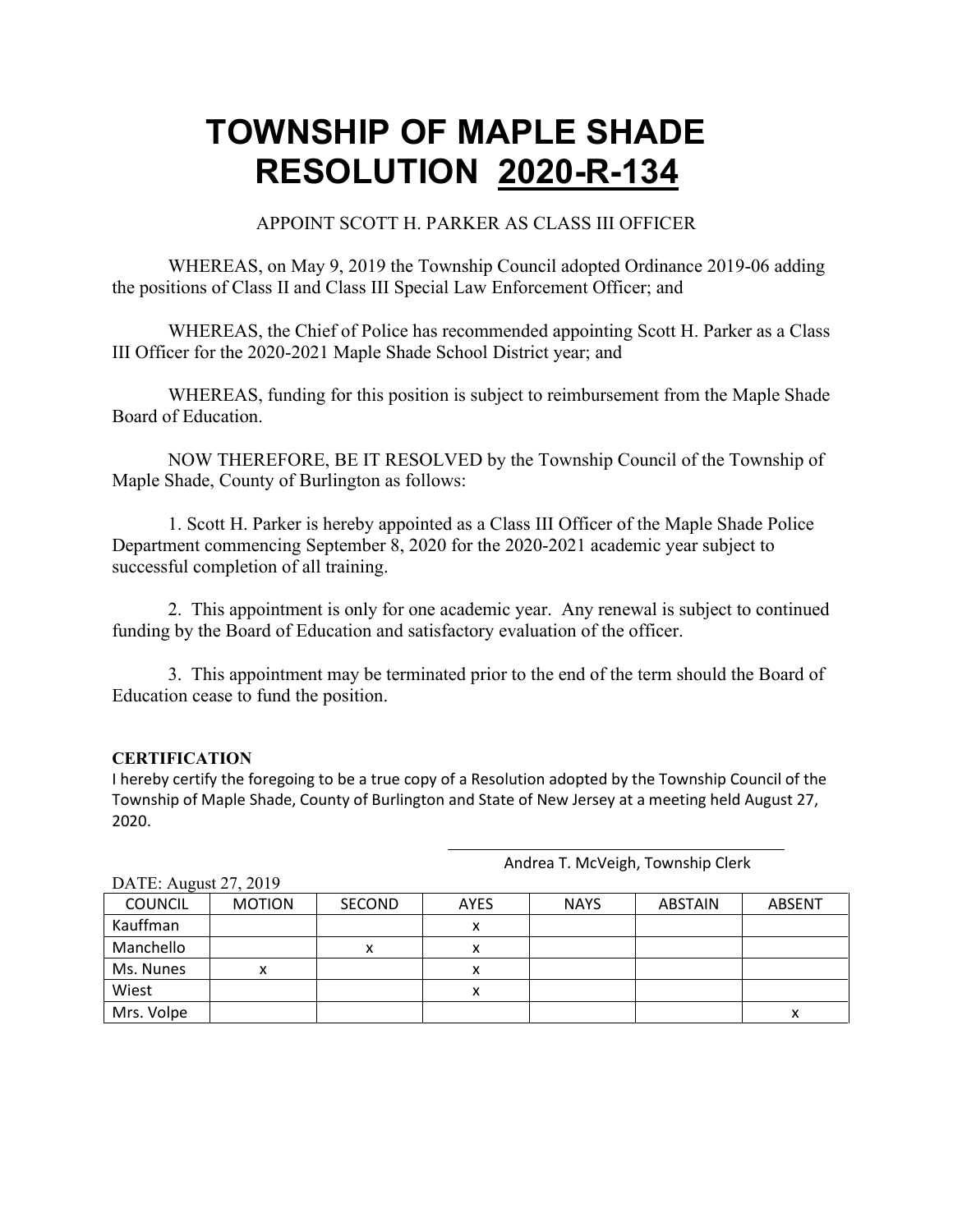#### **AUTHORIZE SHARED SERVICE AGREEMENT WITH BURLINGTON COUNTY BOARD OF CHOSEN FREEHOLDERS FOR ROUTING OF CENTRAL COMMUNICATIONS/911 CALLS FOR A FIVE-YEAR TERM**

WHEREAS, the Burlington County Board of Chosen Freeholders (hereinafter the "County") recognizes the need to provide the residents of the County with appropriate cost saving measures and opportunities for the benefit of all County residents; and

WHEREAS, Burlington County, through the Department of Public Safety, Division of Emergency Management, previously provided for the routing of Central Communications and 911 calls from participating municipalities through the County Central Communications system; and

WHEREAS, this service has provided a cost saving measure for participating municipalities and provided a benefit to all residents of Burlington County; and

WHEREAS, the County has authorized the continuation of this shared service for the period from August 1, 2020 through July 31, 2025; and

WHEREAS, the County and Maple Shade Township are authorized by the "Shared Service Act", N.J.S.A. 40A:65-4 et. seq., to enter into any contract for joint provision of any service which any party to the agreement is authorized to render within its own jurisdiction; and

WHEREAS, upon the recommendation of the Chief of Police and Township Manager, the Township Council has determined to continue this shared service.

NOW THEREFORE, BE IT RESOLVED by the Township Council of the Township of Maple Shade, County of Burlington as follows:

- 1. The attached Shared Service Agreement between the Burlington County Board of Chosen Freeholders and Maple Shade Township for utilization of the Burlington County Department of Public Safety, Division of Central Communications/911 call service is hereby authorized for the period from August 1, 2020 through July 31, 2025;
- 2. The Mayor and Township Clerk are hereby authorized to execute the Agreement on behalf of the Township.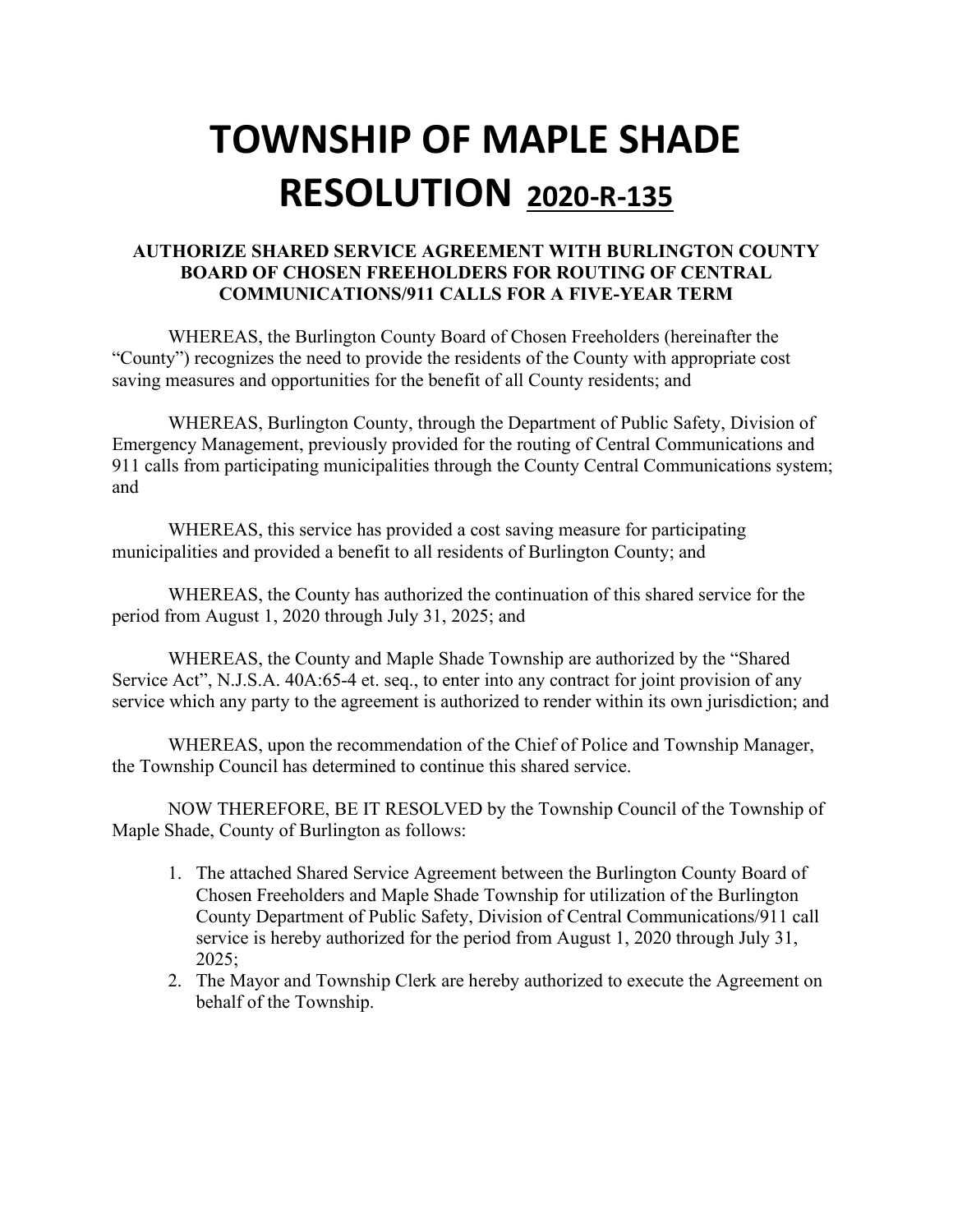#### **CERTIFICATION**

I hereby certify the foregoing to be a true copy of a Resolution adopted by the Township Council of the Township of Maple Shade, County of Burlington and State of New Jersey at a meeting held August 27, 2020.

Andrea T. McVeigh, Township Clerk

| $\overline{\phantom{0}}$ |               |               |             |             |                |               |
|--------------------------|---------------|---------------|-------------|-------------|----------------|---------------|
| <b>COUNCIL</b>           | <b>MOTION</b> | <b>SECOND</b> | <b>AYES</b> | <b>NAYS</b> | <b>ABSTAIN</b> | <b>ABSENT</b> |
| Kauffman                 |               |               | Λ           |             |                |               |
| Manchello                |               | $\mathbf{v}$  | ⋏           |             |                |               |
| Ms. Nunes                | x             |               | ́           |             |                |               |
| Wiest                    |               |               | x           |             |                |               |
| Mrs. Volpe               |               |               |             |             |                | х             |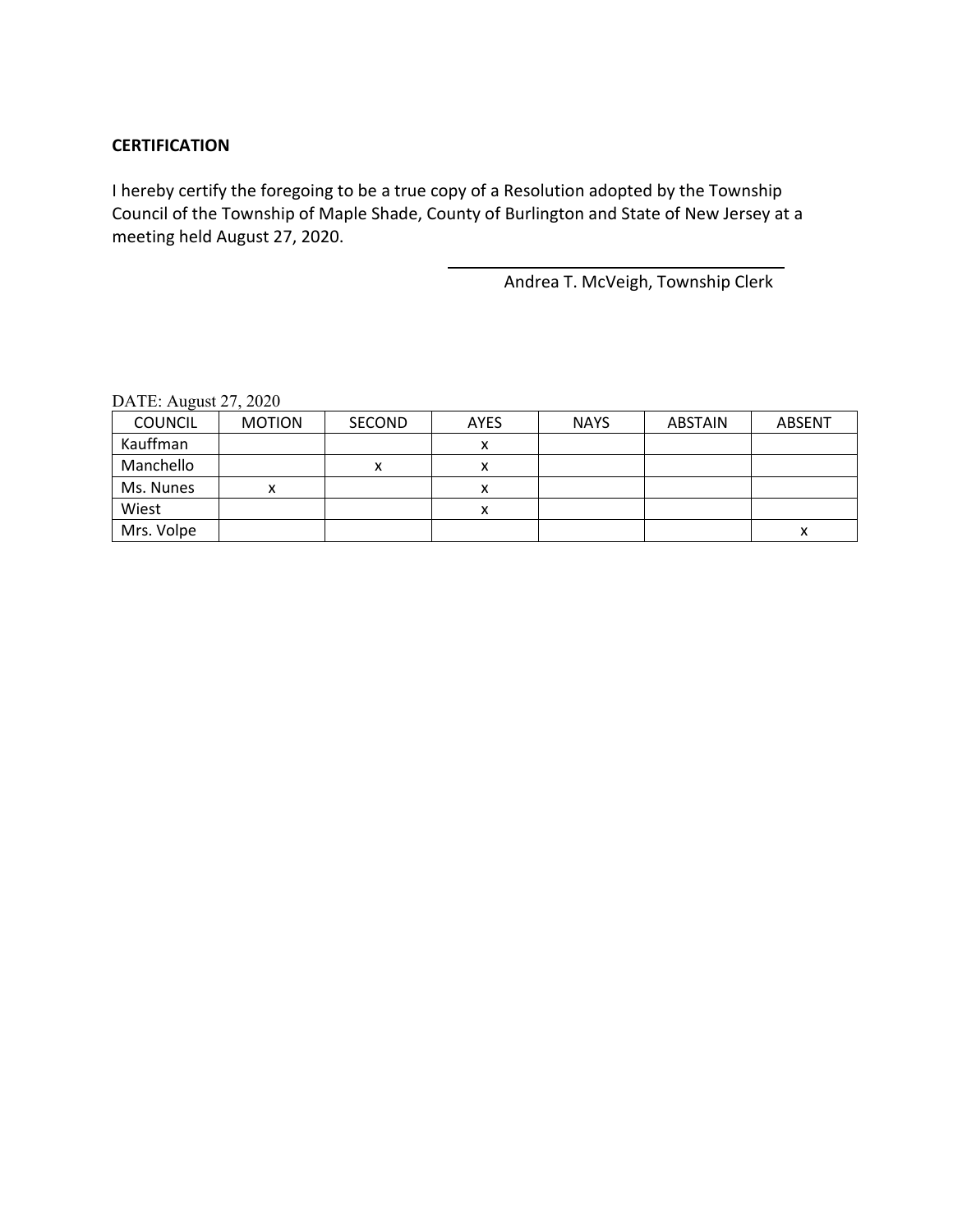#### RESOLUTION APPROVING APPLICATION FOR PERSON-TO-PERSON LIQUOR LICENSE TRANSFER (0319-33-003-009) FROM PHILLYDUE, INC. TO SCOOBY DUE, LLC, T/A MELTING POT RESTRAURANT

WHEREAS, the Township Clerk received an application for a Person-to-Person Liquor License Transfer from Phillydue, Inc. to Scooby Due, LLC. Said license being No. 0319-33-003-009, and

WHEREAS, notice of the transfer application was published on May 28, 2020 and June 4, 2020, proof of which has been submitted to the Township Clerk and no objections to said application was received by the Township; and

WHEREAS, the Township Council has received the reports of the Township Departments and the comments of its professionals; and

WHEREAS, the Township Council, has afforded the applicant the opportunity to be heard and to respond to the questions and concerns of Council and the public and is satisfied that the applicant has met the conditions necessary to approve the application.

NOW, THEREFORE, BE IT RESOLVED, by the Township Council of the Township of Maple Shade, in the County of Burlington and State of New Jersey, as follows:

- 1. That the Township Council affirmatively finds that the applicant has submitted a complete application and proof of required publication; is qualified to be licensed according to the governing state and local law; and has confirmed for Council that there has been no change in the financial disclosure information previously provided for the licensed premises.
- 2. That the Township Council, based on the aforementioned review, hereby approves the application for a Person-To-Person Liquor License Transfer.

#### **CERTIFICATION**

I hereby certify the foregoing to be a true copy of a Resolution adopted by the Township Council of the Township of Maple Shade, County of Burlington and State of New Jersey at a meeting held August 27, 2020.

Andrea T. McVeigh, Township Clerk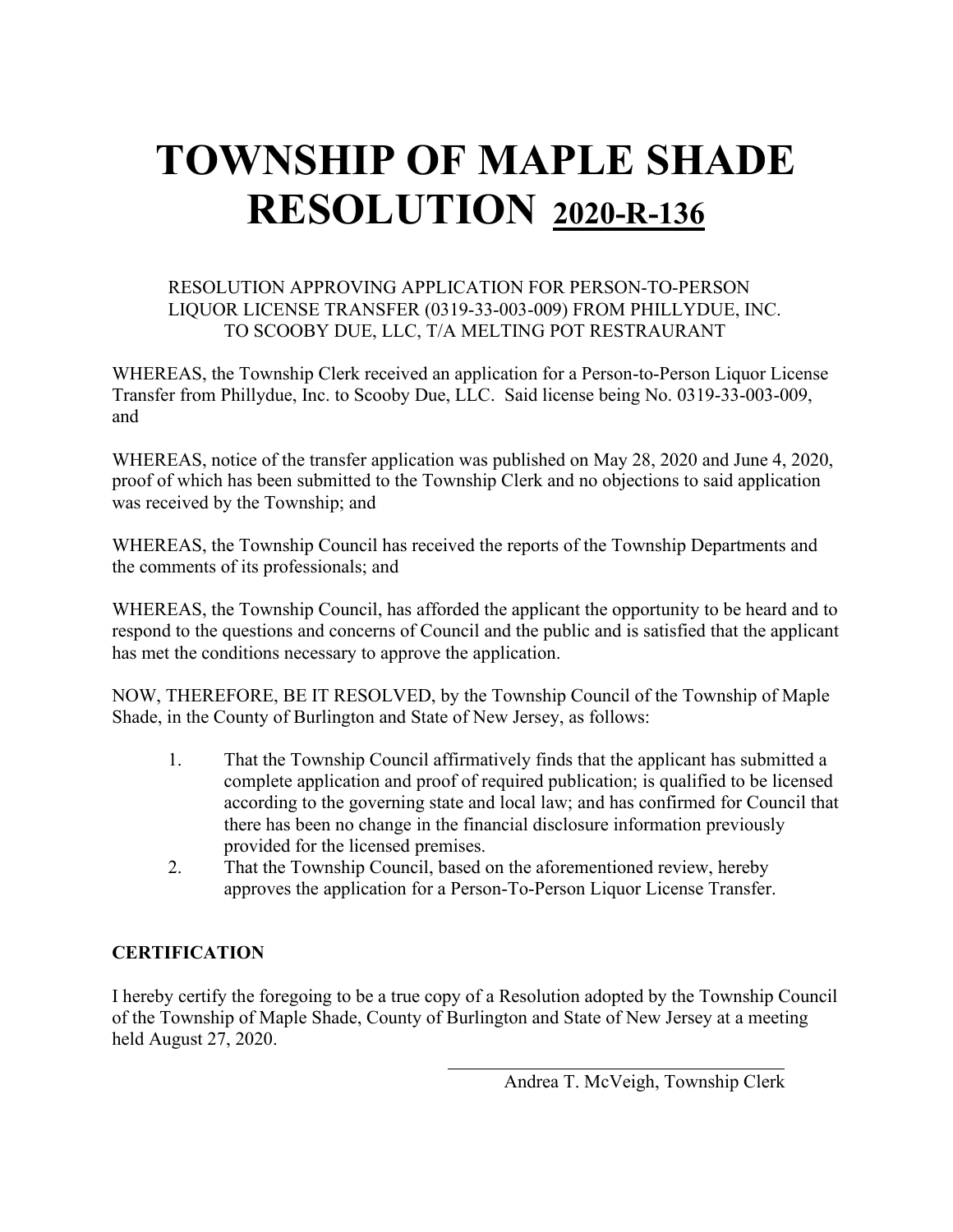| <b>COUNCIL</b> | <b>MOTION</b> | <b>SECOND</b> | <b>AYES</b> | <b>NAYS</b> | <b>ABSTAIN</b> | <b>ABSENT</b> |
|----------------|---------------|---------------|-------------|-------------|----------------|---------------|
| Kauffman       |               |               | л           |             |                |               |
| Manchello      |               | л             |             |             |                |               |
| Ms. Nunes      |               |               |             |             |                |               |
| Wiest          |               |               |             |             |                |               |
| Mrs. Volpe     |               |               |             |             |                |               |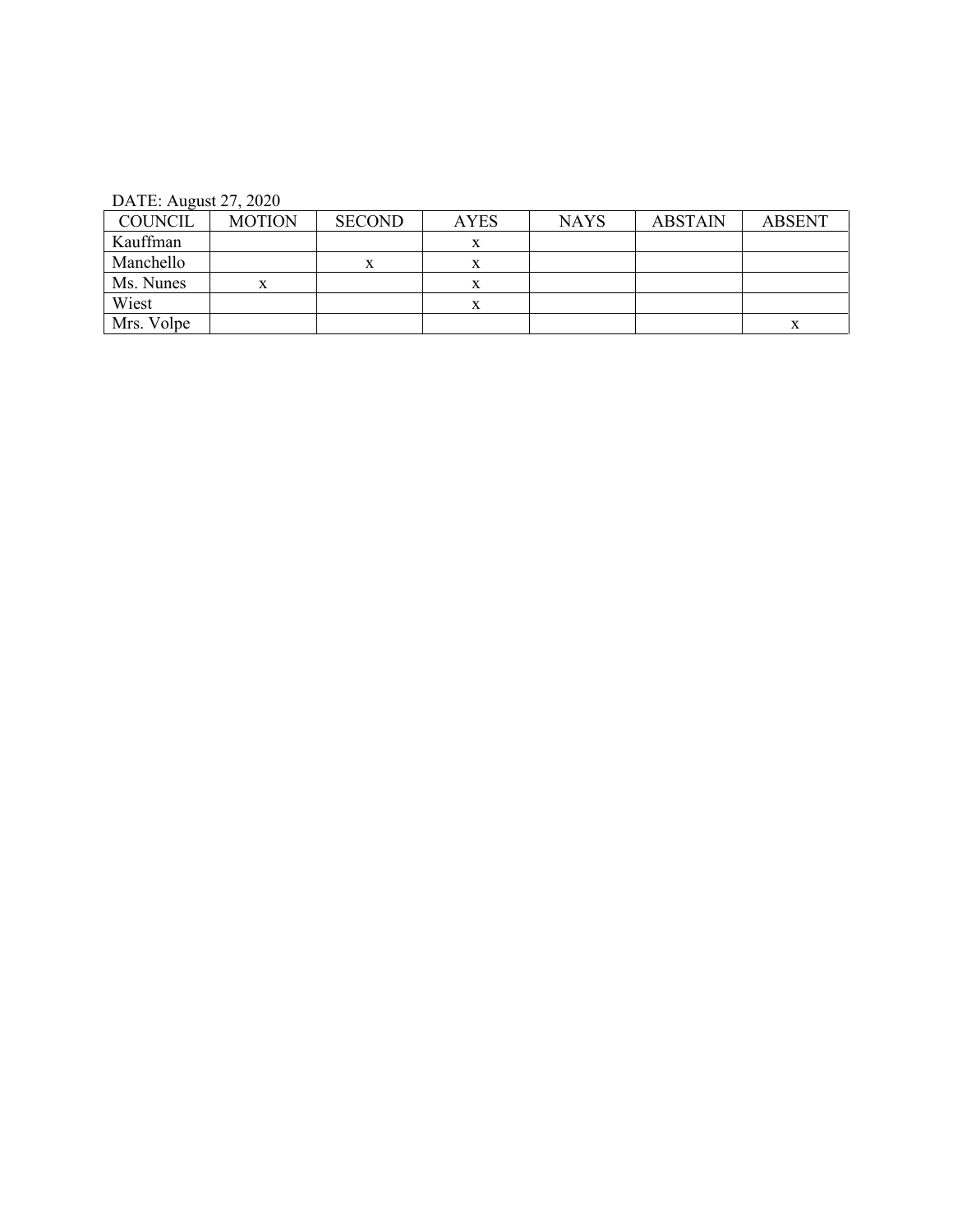#### AMEND CONTRACT FOR 2019 COMMUNITY DEVELOPMENT BLOCK GRANT PROJECT-SOUTH LIPPINCOTT AVENUE ACCESSIBILITY IMPROVEMENTS AND CHANGE ORDER NO. 1 AS AN INCREASE IN THE AMOUNT OF \$13,644.00

WHEREAS, the Township Council, by previous Resolution, awarded a contract to Charles Marandino, LLC for the 2019 Community Development Block Grant Project- South Lippincott Avenue Accessibility Improvements; and

WHEREAS, Alaimo Associates, the Township's agent responsible for supervising this project, has advised the Township Manager, by way of a August 21, 2020 correspondence and change order request and the submission of the appropriate certification that the original contract should be increased and that said change does not materially expand upon the size, nature or scope of the original project as described in the specifications, said work being beyond the contemplation of the parties at the time of the execution of the original agreement and not being known until work commenced; and

WHEREAS, N.J.A.C. 5:30-11.1, et seq. provides that the Governing Body may authorize change orders and amend contracts in accordance with the procedures set forth in said regulations; and

WHEREAS, the Township's Chief Financial Officer, as required by N.J.A.C. 5:30-11.3, has reviewed the requested change order and has certified as to the availability of funds, said certification being attached hereto and made a part hereof; and

WHEREAS, the Township Council has reviewed the aforementioned request and desires to act favorably with respect to same and to amend the contract accordingly and to approve the change order.

NOW, THEREFORE, BE IT RESOLVED, by the Township Council of the Township of Maple Shade, in the County of Burlington and State of New Jersey, as follows:

1. That the Township Council, based upon the aforementioned certificate, hereby declares that there are sufficient funds and hereby directs the Township Chief Financial Officer to charge the expenditure against Ordinance No. as amended.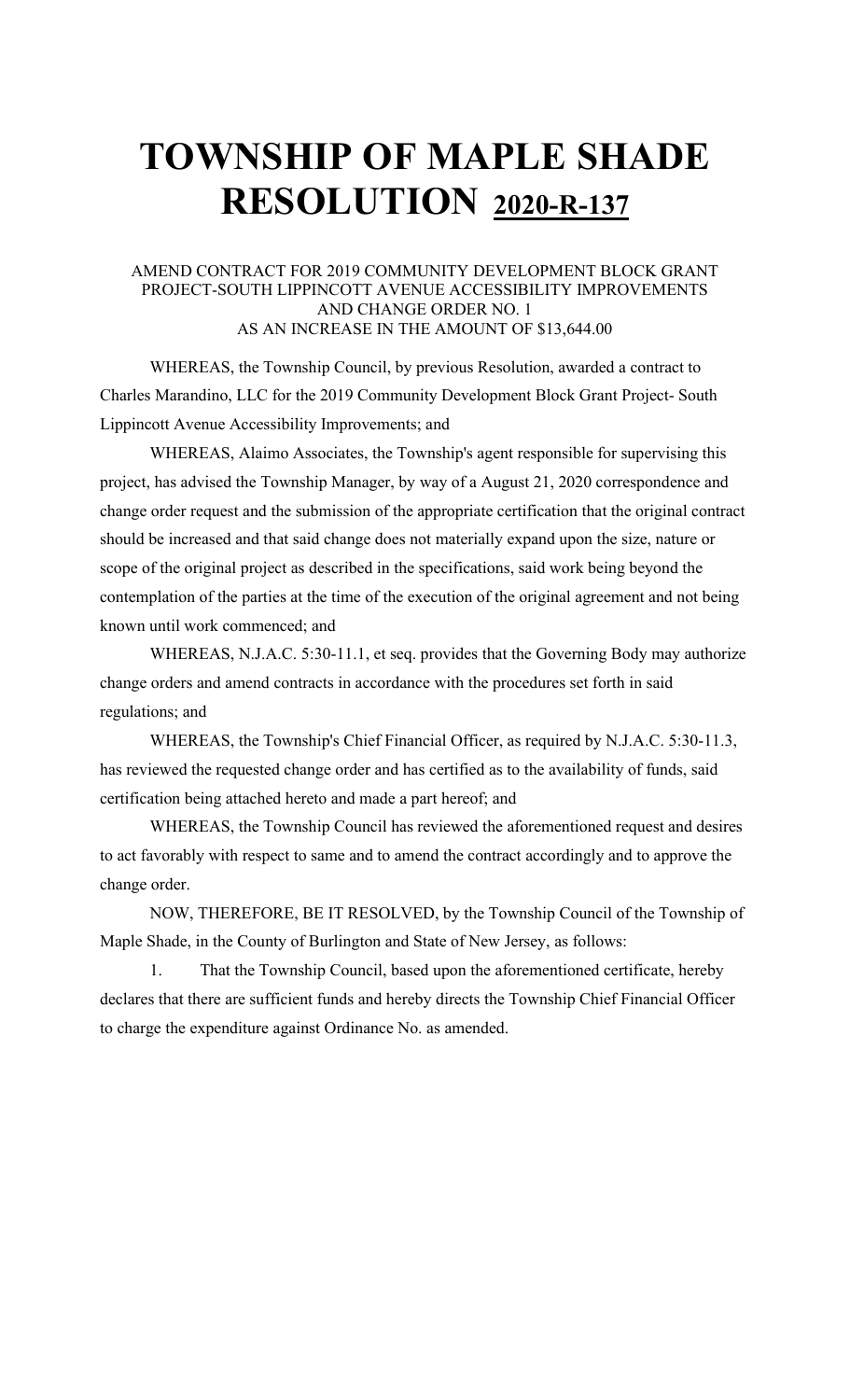2. That the Township Council hereby amends the subject contract and increases the contract price in the amount of \$13,644.00 from \$80,930.00 to \$94,574.00 in accordance with the terms and conditions of the aforementioned certification and change order final request, said certification and request being attached hereto as Exhibit A and made a part hereof.

3. That the Township Council hereby directs the Township Mayor and Clerk to execute any and all documents necessary to effectuate the terms of this Resolution and which are prepared by or reviewed by the Township Attorney.

#### **CERTIFICATION**

I hereby certify the foregoing to be a true copy of a Resolution adopted by the Township Council of the Township of Maple Shade, County of Burlington and State of New Jersey at a meeting held August 27, 2020.

Andrea T. McVeigh, Township Clerk

| DATE. August $27, 2020$ |               |               |                    |             |                |               |  |
|-------------------------|---------------|---------------|--------------------|-------------|----------------|---------------|--|
| <b>COUNCIL</b>          | <b>MOTION</b> | <b>SECOND</b> | <b>AYES</b>        | <b>NAYS</b> | <b>ABSTAIN</b> | <b>ABSENT</b> |  |
| Kauffman                |               |               |                    |             |                |               |  |
| Manchello               |               | х             | $\mathbf{\Lambda}$ |             |                |               |  |
| Ms. Nunes               | v             |               |                    |             |                |               |  |
| Wiest                   |               |               |                    |             |                |               |  |
| Mrs. Volpe              |               |               |                    |             |                |               |  |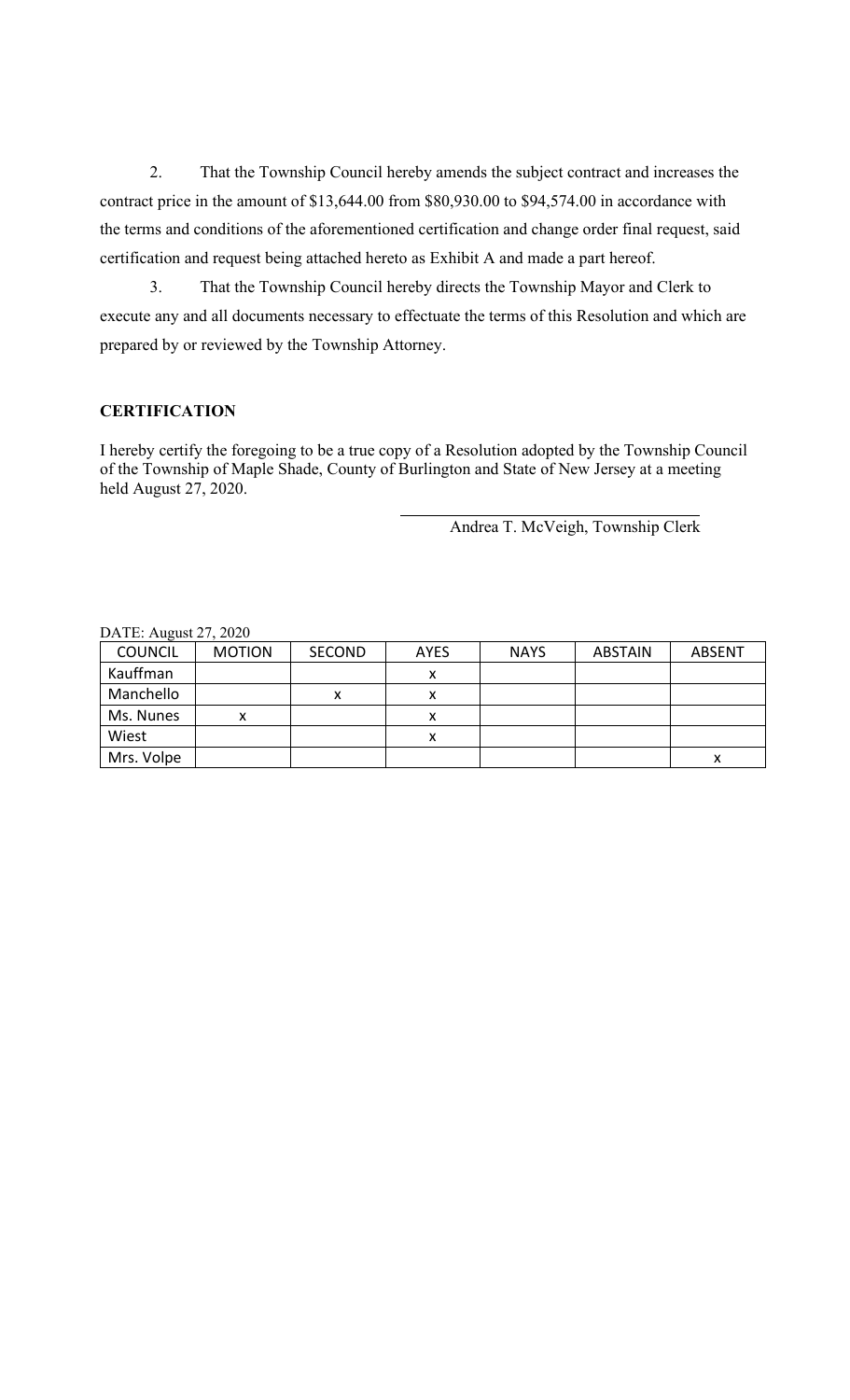### AWARD OF CONTRACT FOR OPERATION, MAINTENANCE AND MANAGEMENTOF TOWNSHIP WATER AND WASTEWATER FACILITES

WHEREAS, the Township of Maple Shade seeks to provide for the operation, maintenance and management of the Township Water and Wastewater Facilities; and

WHEREAS, funds are available for this purpose; and

WHEREAS, the Local Public Contracts Law, more specifically N.J.S.A. 40A:11- 4.1 and N.J.S.A. 40A:5-37, provide for the award of contract for such services by competitive contracting; and

WHEREAS, the Township Council requested qualifications and proposals for said position and sought to award this contract under a "fair and open process" pursuant to N.J.S.A. 19:44A-20.5, et seq.: and

WHEREAS, proposals were requested and publicly advertised on June 6, 2020 and opened in public on June 30, 2020.

NOW, THEREFORE, BE IT RESOLVED, by the Council of the Township of Maple Shade, in the County of Burlington and State of New Jersey, as follows: 1. That Woodard & Curran, Inc, with a business address of 41 Hutchins Drive, Portland, Maine (04102), be and is hereby awarded a contract to provide operations, maintenance and management for the Township Water and Wastewater Facilities for a ten-year term beginning on or about September 1, 2020.

2. That this appointment and contract are made subject to N.J.S.A. 19:44A-20.5, et seq.

3. That this contract shall be subject to the rules concerning certification of availability of funds adopted pursuant to N.J.S.A 40A:11-3